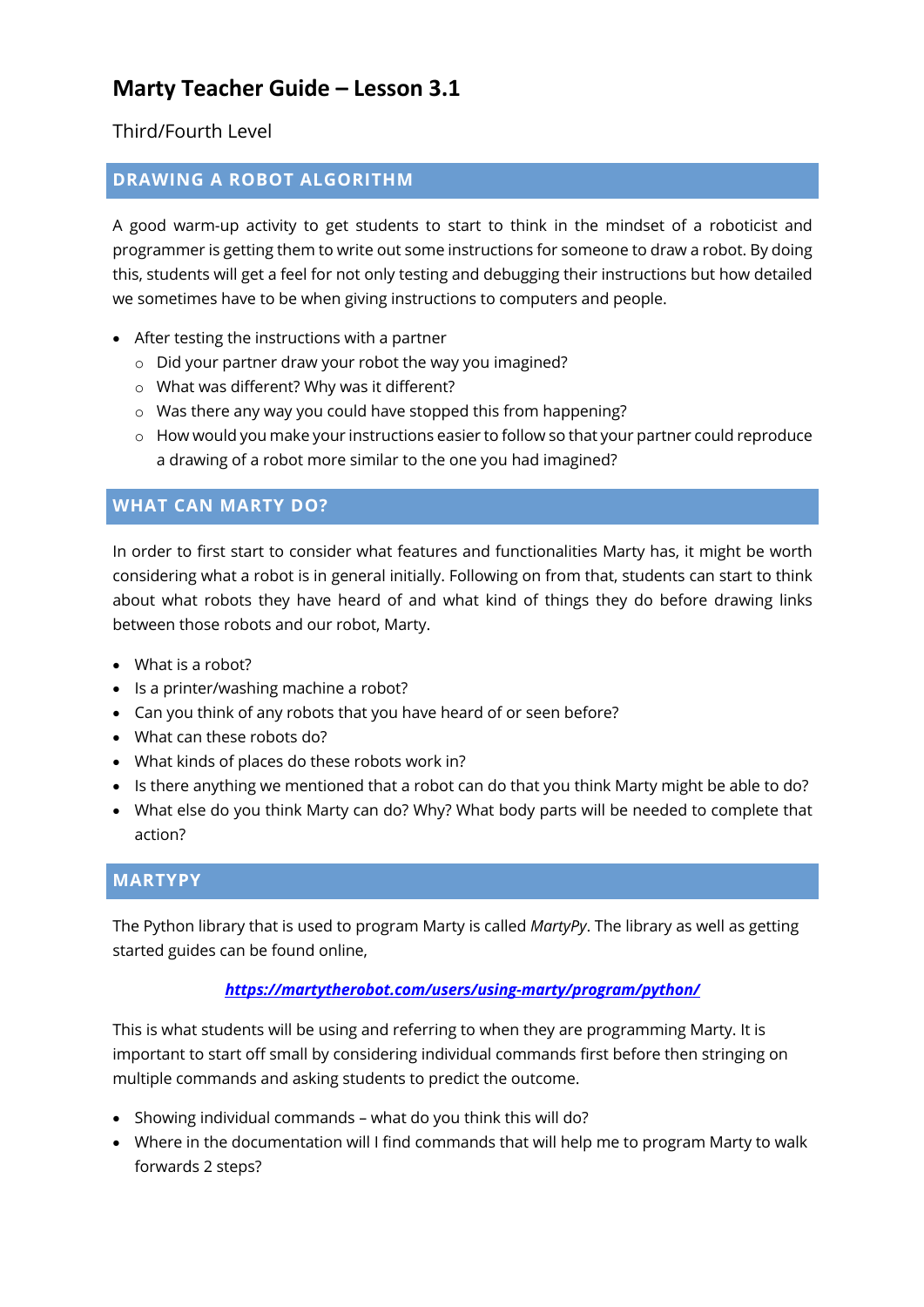Third/Fourth Level

### **USING DOCUMENTATION WHILST PROGRAMMING**

All products have instruction manuals and programming languages and libraries should be no different. When using a new language or library, like *MartyPy*, it is really important to read through the available documentation and keep it at hand for when programming and experimenting with it.

- Why do we need documentation?
- How can I find out how to program Marty to walk? Move his arms? Eyes? …
- Is the documentation easy to use? What's difficult? How could we make it better?

### **CREATING YOUR OWN MARTYPY HANDBOOK**

We're going to practice writing and presenting our own documentation by creating a MartyPy handbook. This will allow students to explore the different commands that can be used with the library and share with their peers/other classes how it works.

- How would you explain what this method does to your friends?
- How would you explain how to use it? Pictures? Videos? Example code?
- What layout are you going to use?

#### **MAKING GOOD DOCUMENTATION**

Making good documentation is difficult. This is why it's important to test it out with other people who know the library but also with people who don't. During the lesson, students will get their classmates to test out/give feedback on their handbooks. It might help for students to think of the following,

- Is there any information missing?
- What would help to explain this method better?
- Do the example programs work? Are these what you would expect from the description?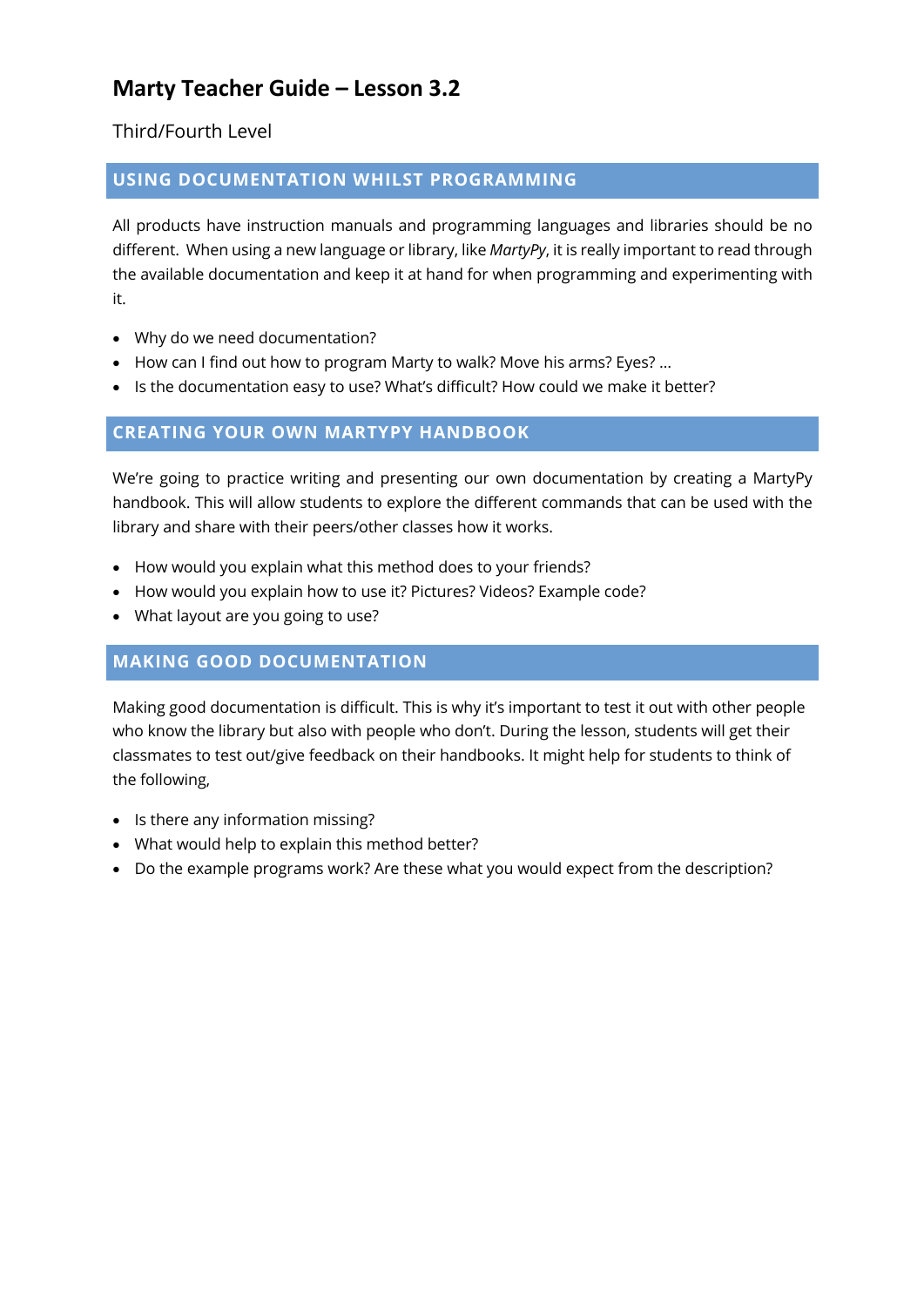Third/Fourth Level

## **WHY SCRIPTS?**

Up until now, students have been using the Python shell to write commands and run them straight away so that they can test out the different things that Marty can do. However, they will start to realise that it might be useful to have a file for the program to be stored in so that it's easy to make changes and run everything at once without typing every command one after the other.

- Don't forget to save your scripts somewhere sensible and give them a meaningful name
- Run your programs regularly to test them out

### **DANCE-OFF**

Students should start to piece together their movement commands so that we start to get a sequence of moves. A song should be agreed by the whole class/group. Students should be prompted to use their handbooks also when exploring and developing.

- How many different body parts can you program to move in your dance move?
- Can you get Marty to move in time with the music?